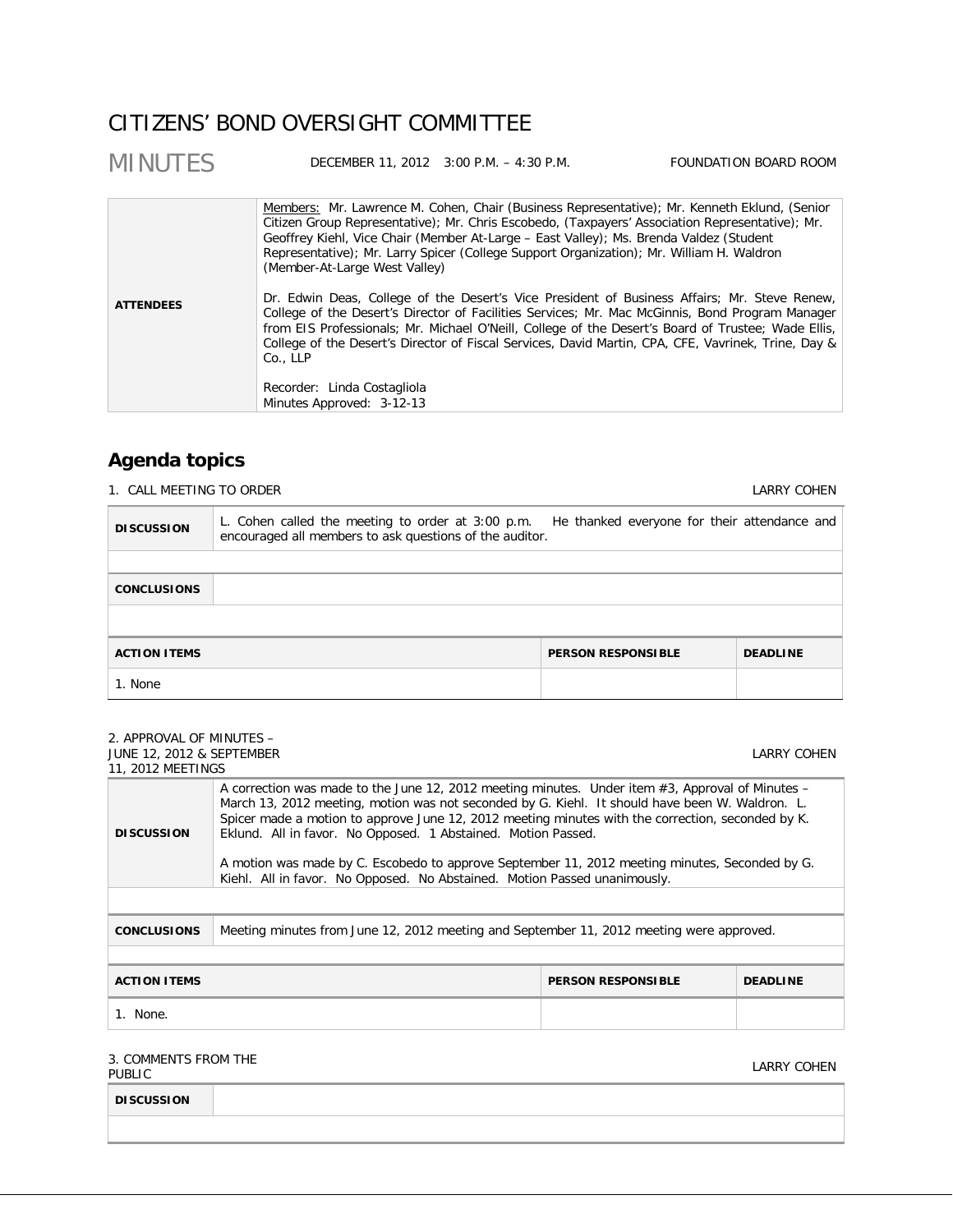**CONCLUSIONS** No comments were made from the public.

**ACTION ITEMS PERSON RESPONSIBLE DEADLINE**

| 1. None.                                         |                                                                                                                                                                                                                                                                                                                                                                                                                                                                                                                                                                                                                                                                                                                                                                                                                                                                                                                                                                                                                                                                                                                                                                                                                                                                                                                                                                                                                                                                                                                                                                                                                                                                                                                                                      |                                |  |  |  |
|--------------------------------------------------|------------------------------------------------------------------------------------------------------------------------------------------------------------------------------------------------------------------------------------------------------------------------------------------------------------------------------------------------------------------------------------------------------------------------------------------------------------------------------------------------------------------------------------------------------------------------------------------------------------------------------------------------------------------------------------------------------------------------------------------------------------------------------------------------------------------------------------------------------------------------------------------------------------------------------------------------------------------------------------------------------------------------------------------------------------------------------------------------------------------------------------------------------------------------------------------------------------------------------------------------------------------------------------------------------------------------------------------------------------------------------------------------------------------------------------------------------------------------------------------------------------------------------------------------------------------------------------------------------------------------------------------------------------------------------------------------------------------------------------------------------|--------------------------------|--|--|--|
| 4. FINANCIAL AND<br>PERFORMANCE AUDIT<br>RESULTS |                                                                                                                                                                                                                                                                                                                                                                                                                                                                                                                                                                                                                                                                                                                                                                                                                                                                                                                                                                                                                                                                                                                                                                                                                                                                                                                                                                                                                                                                                                                                                                                                                                                                                                                                                      | VAVRINEK, TRINE, DAY & COMPANY |  |  |  |
|                                                  | Auditor, David Martin has been with the firm four and a half years. He is a certified public accountant<br>and a certified fraud examiner. He was on the bond, auxiliary and district engagements. The firm has<br>seven offices throughout California. They specialize in governmental work, community colleges, school<br>districts, municipalities and non-profit organizations. The firm was established in 1948. The partner on<br>the engagement is Heidi White. Annually the firm participates in approximately 30 audits ranging from<br>school district bonds, governmental and municipalities bonds, community colleges bonds within<br>Proposition 39. This year David Martin participated in seven different bond engagements. There is<br>documentation of the auditors with their qualifications, background, and experience.<br>This is the firm's first year at College of the Desert (COD). COD went out for public bid inviting all CPA                                                                                                                                                                                                                                                                                                                                                                                                                                                                                                                                                                                                                                                                                                                                                                                            |                                |  |  |  |
|                                                  | firms in California. Specifically, it was sent to 23 public accounting firms that had community college and<br>bond experience. There were three that applied. Vavrinek, Trine, Day & Company was selected for a<br>three-year engagement.                                                                                                                                                                                                                                                                                                                                                                                                                                                                                                                                                                                                                                                                                                                                                                                                                                                                                                                                                                                                                                                                                                                                                                                                                                                                                                                                                                                                                                                                                                           |                                |  |  |  |
|                                                  | $Q&A$ :                                                                                                                                                                                                                                                                                                                                                                                                                                                                                                                                                                                                                                                                                                                                                                                                                                                                                                                                                                                                                                                                                                                                                                                                                                                                                                                                                                                                                                                                                                                                                                                                                                                                                                                                              |                                |  |  |  |
|                                                  | Q. What are things that you've seen in other audits for which you have not qualified it that we should be<br>aware of and maybe be looking for? A. One item is the unallowable expenditures in which a district is<br>expensing bond funds for unapproved projects. Another item that has seen is districts transferring bond<br>funds to the general operating fund to pay for teaching salaries. This is looked over very closely. They<br>take a look at a bid process and make sure that the bid process is following the district's procedures.<br>They verify that they are going out to bid, advertising it for two weeks, awarding the bid to the lowest<br>responsive bidder and that they are ethically following the district's policies and procedures.                                                                                                                                                                                                                                                                                                                                                                                                                                                                                                                                                                                                                                                                                                                                                                                                                                                                                                                                                                                  |                                |  |  |  |
|                                                  | David Martin reviewed the Financial Audit Report:                                                                                                                                                                                                                                                                                                                                                                                                                                                                                                                                                                                                                                                                                                                                                                                                                                                                                                                                                                                                                                                                                                                                                                                                                                                                                                                                                                                                                                                                                                                                                                                                                                                                                                    |                                |  |  |  |
| <b>DISCUSSION</b>                                | The result of the audit report is an unqualified opinion. That is the most desirable opinion received from<br>an auditing firm. It states on page 1 of the report and was read to the committee, "In our opinion, the<br>financial statements referred to above present fairly, in all material respects, the financial position -<br>modified accrual basis - of the General Obligation Bonds of Desert Community College District as of June<br>30, 2012, and the results of its operations - modified accrual basis - for the year then ended, in<br>conformity with the basis of accounting described in Note 2." It means at the beginning of the<br>engagement the auditors calculated a number based on the total net assets of the District. That number<br>is a materiality threshold. They use that number to determine a level in the amount of expenses or<br>revenues in which that would alter a reasonable person's perspective of the financial statements. This<br>opinion states that the financial statements are fairly stated in all material respects. Due to the amount<br>of activity within the bond fund, it would be unrealistic for the firm to look at every single dollar that's<br>expended throughout the year. They calculate that threshold to give them a reasonable starting point in<br>which to perform their engagement.                                                                                                                                                                                                                                                                                                                                                                                      |                                |  |  |  |
|                                                  | <i>Q&amp;A:</i>                                                                                                                                                                                                                                                                                                                                                                                                                                                                                                                                                                                                                                                                                                                                                                                                                                                                                                                                                                                                                                                                                                                                                                                                                                                                                                                                                                                                                                                                                                                                                                                                                                                                                                                                      |                                |  |  |  |
|                                                  | Q. Are these financials prepared on the modified accrual basis as opposed to the accrual basis?<br>A. Yes. Q. In the report, it states that modified accrual basis is not in accordance with governmental<br>accounting standards. So why don't they prepare them on the full accrual basis? A. The full accrual<br>basis is because it takes the financial statements as a whole. The bond fund that we are looking at is a<br>specific fund. Within the accounting principles, with fund accounting you are looking at the specific fund.<br>Modified accrual is acceptable which means that you operate on a cash basis throughout the year and<br>then at year-end you start looking at payables and then switch to an accrual method for closing out the<br>year. When they present for the district report, all the funds are taken collectively as a whole. That is<br>when the auditors present the financial statements in bulk. Q. How would you know if there was a large<br>bill, for example, that was not paiddo you make the adjustments to record the amounts due that have<br>not been paid yet? A. Yes. The district will make those adjustments. They have their process in which<br>they look at invoices received after year-end to determine if those services were before fiscal year-end.<br>Q. How do you know if he doesn't keep a few invoices in his desk drawer and not show them to you? A.<br>We will verify the cash ledger and we will perform different kinds of quantic procedures on the year-end<br>balance such as analyticals where we will compare the expenses from this year to last year and the<br>budget comparisons. Q. Do you confirm anything with the third parties; vendors or contractors? A. No, |                                |  |  |  |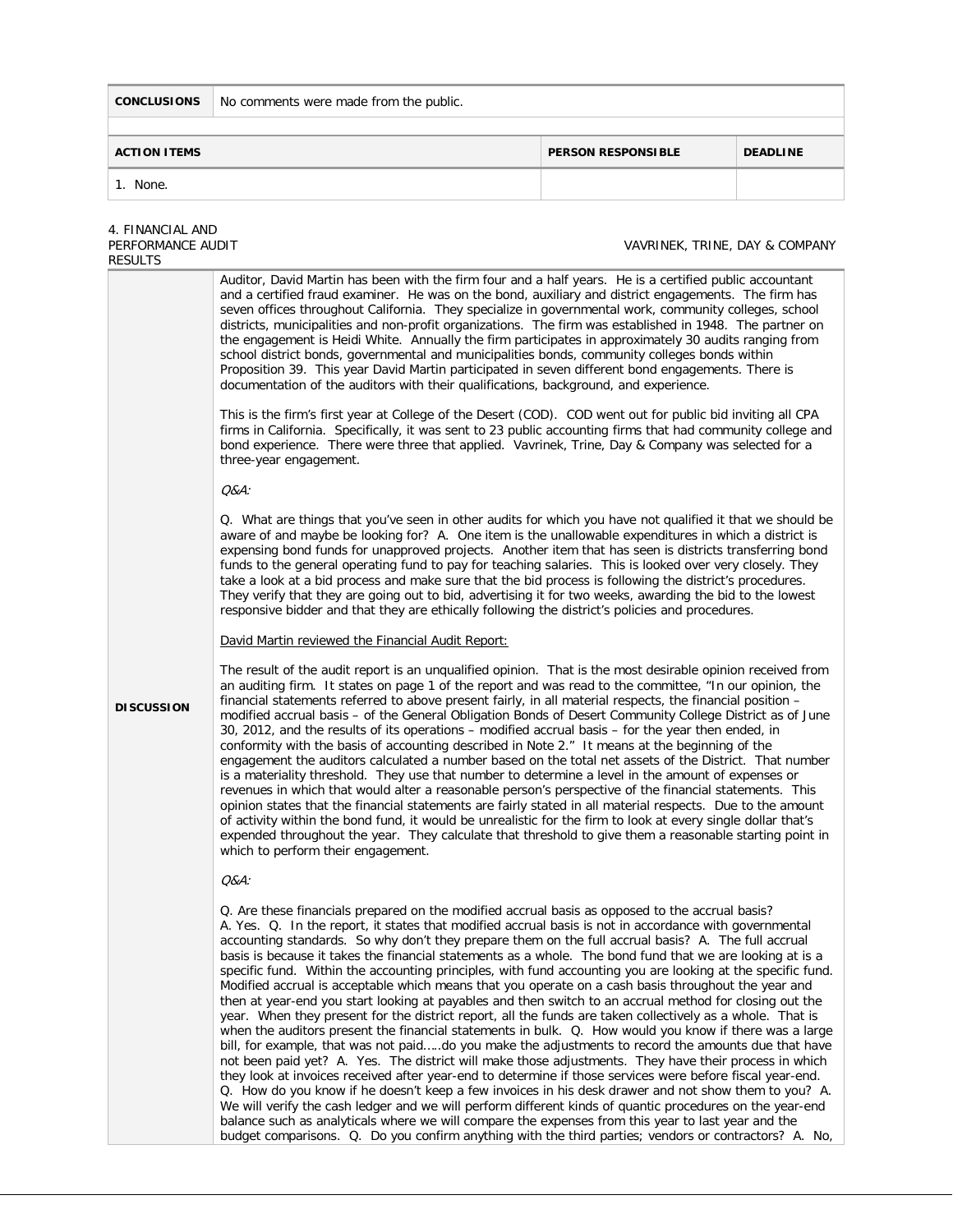we use the invoices provided to us from the district as the third parties confirmation. Q. What percentage do you test transactions? A. Approximately 42%. There were not a lot of large projects going on last year so they all fell within materiality. So they got a large portion of what we were doing. Q. Do contractors normally bill on percentage of completion? A. Yes. Q. Is there somebody who is comparing an invoice against what is actually put into the ground? A. Yes. Q. You're not paying ahead for inventory or equipment that has not arrived on the site yet? A. Mac McGinnis said that in some cases, we do. It has to be verified that it is in a bonded facility. They send people to the bonded facility to verify that it is there and it is identified for a project on campus. It does not happen a lot. But on long wait items that you need to get purchased because you know that the prices are going up, you try to get them. You purchase them and then they are obligated to keep them in a bonded warehouse until they are delivered. Q. Do you think about how someone could play the system? There are people that try to be very creative. A. Steve Renew said that for contractor payout applications, several checks occur. The laborer has to be certified by a notary and that comes to the bond office. The inspector of record, project manager, program manager from the bond office and Facilities Director signs off on it and checks it against their dailies. It could happen that we miss something. We are all looking for a different piece. It's not uncommon that the payout application gets sent back because the hours don't look right or they are planning for materials that we have not seen in the bonded warehouse. All of that typically happens at about a week or so ahead of when they actually send it in a draft form where everyone is sitting down and looking at it and making sure that what is going to be submitted is within the right percentage that was asked for. The RFP (request for proposals) includes the percentage of the project complete. If it doesn't match with the contractor, then there is a discussion. Then it goes to Fiscal Services for the director's approval to issue a check and after that it goes to the Riverside County of Education (RCOE) and then RCOE audits it. And at the end of the year, it's audited by the auditors. David Martin said that the auditors determine if the District has a strong set of internal controls in place to prevent fraud and abuse. They tested 42% of expenditures to verify each expenditure package. They check for the invoice, purchase order, the check, all have the proper approvals, were for the correct amount, and that the calculations of the percentage of completion were being reviewed. Out of the 42%, there were over a hundred individual expenditure transactions, we noted no exceptions in which approvals were lacking or not apparent.

Q. The District itself is a tax exempt entity? A. Yes. Q. Why does it buy municipal bonds as opposed to taxable bonds? A. Wade Ellis said that it was part of the whole issuance of the series C and B when COD went out for issuance. It was made up that way so that COD would be able to issue all the bonds out and have the time schedule for the series C to be spent with the series B, 65 million. At that time, COD was thinking about the Mecca/Thermal site and how many years it would take to develop. COD didn't want to lock in to a period of time that those bonds had to be spent. Q. Where are the bonds held? A. The bonds are held at US Bank to the authority of RCOE. The District can't access those funds without going through RCOE.

Q. On page 3, under expenditures, what would be the category for "other expenses and services"? A. Construction management, architects or consultants. Q. Are there expenses that are paid for in advanced by the college and then reimbursed from the bond funds? A. I did not see any during the testing. Q. All the expenses and all the capital outlays are paid directly to the outside parties and not reimbursements from the college? A. Correct.

Q. On page 9, does this list of remaining construction commitments amounts agree with the report from the bond office and the progress report in the annual report? A. It's the same lists of projects but the amounts would be different because this report is as of June 30, 2012. The progress report in the annual report would be different because they are actual costs.

Page 10 is the firm's opinion on the internal control of the District. David Martin read the last sentence, from the last paragraph, to the committee, "We did not identify any deficiencies in internal control over financial reporting that we consider to be material weaknesses, as defined previously." The material weakness is what they would identify as a deficiency in internal control in which material misstatement, fraud and/or abuse could possible happened. The auditing firm did not note any of those deficiencies within the District's control system. Q. There is an internal contradiction with the last sentence in the second paragraph and it states, "Accordingly, we do not express an opinion on the effectiveness of the District's Bond Fund's internal control over financial reporting." In this sentence, you say you do not express an opinion and the last sentence you do give an opinion? A. We are not engaged to put an opinion on the internal controls. We offer it in a sense because we can only test a certain amount of expenditures.

David Martin reviewed the Performance Audit Report:

Page 1, David Martin read out loud the following from the last paragraph, "The results of our tests indicated that the District expended Measure B General Obligation Bond Fund monies only for the specific projects approved by the voters in accordance with Proposition 39."

Page 3, procedures that the firm performed: They verified that the District has a separate bond fund. That all bond funds are maintained and accounted for in a separate fund and that they are not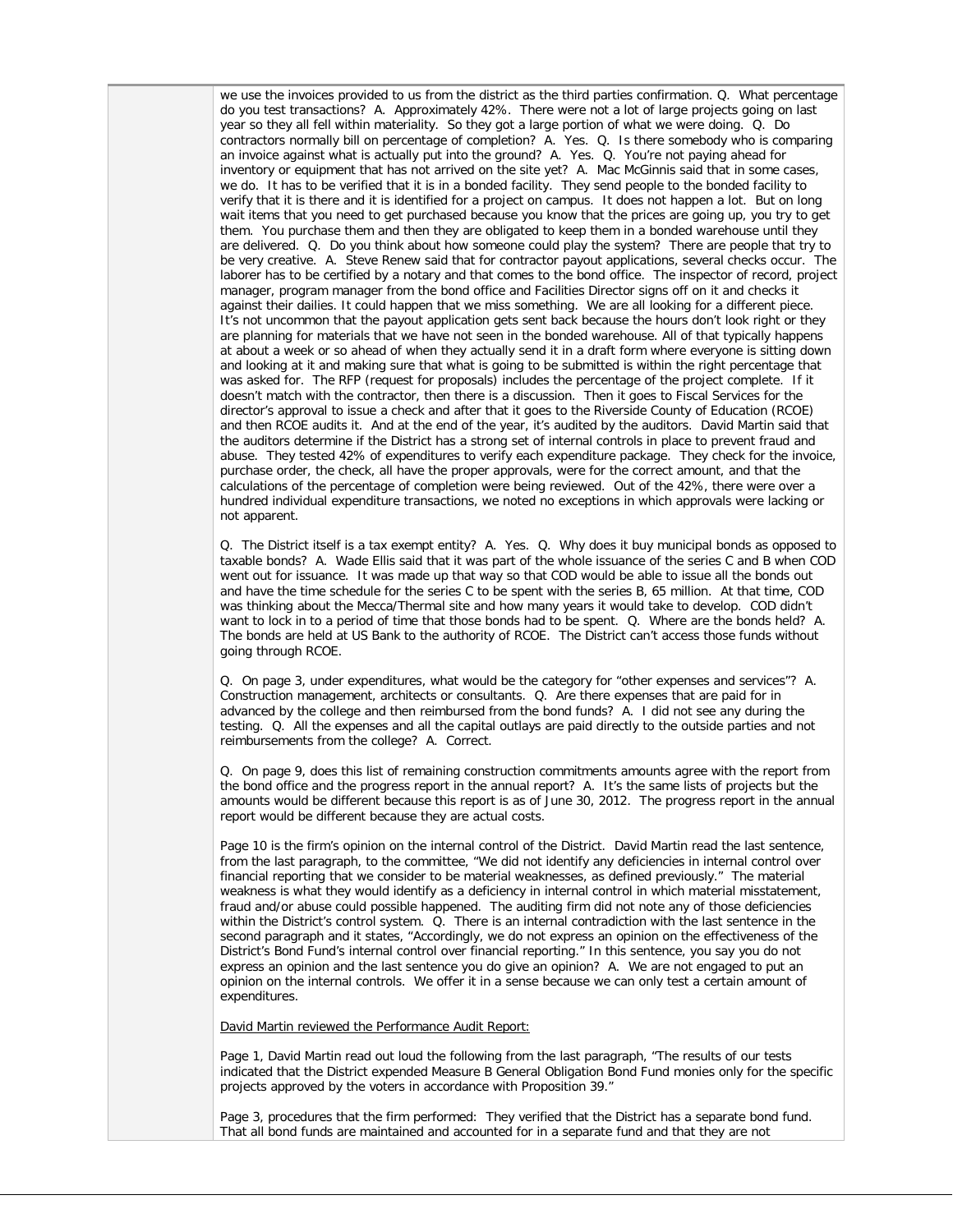|                    | commingled with other District monies. They verified that the District established a Citizens' Bond<br>Oversight Committee Board. They verified that Citizens' Bond Oversight Committee meet regularly. They<br>selected a sample of expenditures for the period starting July 1, 2011 and ending June 30, 2012, and<br>reviewed supporting documentation to ensure that such funds were properly expended on the specific<br>projects listed in the ballot text. Part of the expenditure testing, not only did they evaluate them for<br>internal control, they looked at the list of approved projects and for each expenditure packet that was<br>reviewed, they reviewed the account code that the fiscal department assigned to that expenditure, and<br>they reviewed the description and the nature of the expense. In their determination, they verified if it<br>was reasonable for the specific bond project in which the expense was for. They noted no exceptions.<br>All expenditures they selected for testing were proper for the specific bond project for which it was<br>assigned. Their testing included transactions totaling \$14,553,928. This represents 42 percent of the<br>total expenditures for the year. They verified that the funds from the Bond Building Fund (Measure B)<br>were generally expended for the voter authorized bond projects as listed in the Approved Bond Project<br>Listing. They verified that the projects in which the District started and were in the process of completing<br>were approved for the ballot. They verified that the District used formal bid procedures for those<br>contracts over the construction bid level requirements in accordance with the Education Code<br>requirements and District policies. They verified that the District is following the bidding procedures and<br>they have done all the steps necessary to ensure that the bid was fair and it was advertised and the<br>appropriate bidder was awarded.<br>David Martin reviewed their letter which describes the nature and timing of the audit. There were no<br>significant findings. It is used to communicate any difficulties encountered during the audit, any |
|--------------------|-------------------------------------------------------------------------------------------------------------------------------------------------------------------------------------------------------------------------------------------------------------------------------------------------------------------------------------------------------------------------------------------------------------------------------------------------------------------------------------------------------------------------------------------------------------------------------------------------------------------------------------------------------------------------------------------------------------------------------------------------------------------------------------------------------------------------------------------------------------------------------------------------------------------------------------------------------------------------------------------------------------------------------------------------------------------------------------------------------------------------------------------------------------------------------------------------------------------------------------------------------------------------------------------------------------------------------------------------------------------------------------------------------------------------------------------------------------------------------------------------------------------------------------------------------------------------------------------------------------------------------------------------------------------------------------------------------------------------------------------------------------------------------------------------------------------------------------------------------------------------------------------------------------------------------------------------------------------------------------------------------------------------------------------------------------------------------------------------------------------------------------------------------------------------------------------------------------------|
|                    | corrected and uncorrected misstatements, and any disagreements with the management. There are no<br>instances with any of the items mentioned. It was a clean audit report for both the financial side and<br>performance side.                                                                                                                                                                                                                                                                                                                                                                                                                                                                                                                                                                                                                                                                                                                                                                                                                                                                                                                                                                                                                                                                                                                                                                                                                                                                                                                                                                                                                                                                                                                                                                                                                                                                                                                                                                                                                                                                                                                                                                                   |
|                    | Q. Did you obtain written representation letters from senior managers and financial managers? A. Yes.<br>Q. Did you do any back testing? Did you review the prior auditors work in 2010-2011 expense? A. We<br>did. We reviewed the audit report to gain an understanding of the District and the operations. So when<br>they came here to perform the audit, they were familiar with the District's policies, procedures, and<br>controls. They did communicate with the prior year auditors as to any challenges in which they<br>encountered during the audit and they did not inform of any. Q. Do you go to their office and review<br>their working papers? A. Yes. Q. Are you aware that there were some suggestions in the local press<br>that the college had too close of a relationship with the prior auditors, whether it is true or not, but you<br>took that into account in the scope of your work? A. Absolutely. Q. You didn't see any deficiencies in<br>their prior work? A. No. We believe from the review of their working papers that they performed an<br>audit within the professional scope of practices.                                                                                                                                                                                                                                                                                                                                                                                                                                                                                                                                                                                                                                                                                                                                                                                                                                                                                                                                                                                                                                                                               |
|                    | David Martin commented that the staff of the fiscal services office was very receptive to any questions<br>the auditors had, were proactive on getting the auditors all the documents they requested and they were<br>very responsive to the auditors' time schedules. The audit went very smooth.                                                                                                                                                                                                                                                                                                                                                                                                                                                                                                                                                                                                                                                                                                                                                                                                                                                                                                                                                                                                                                                                                                                                                                                                                                                                                                                                                                                                                                                                                                                                                                                                                                                                                                                                                                                                                                                                                                                |
|                    | There was a suggestion to include an article in The Desert Sun about the clean audits and that the<br>committee had thorough discussions and supports the audit. It would be a good story in The Desert Sun.<br>Trustee O'Neill said that these audit reports will be addressed at the District's Board of Trustees Meeting<br>on December 14, 2012 and that he would be speaking as an observer of the Citizens' Bond Oversight<br>Committee and would be carrying forward the message. They expect a reporter from The Desert Sun to<br>be at the Board of Trustees Meeting.                                                                                                                                                                                                                                                                                                                                                                                                                                                                                                                                                                                                                                                                                                                                                                                                                                                                                                                                                                                                                                                                                                                                                                                                                                                                                                                                                                                                                                                                                                                                                                                                                                    |
|                    | Motion to accept the audit reports by K. Eklund, seconded by G. Kiehl. All in favor. No opposed. No<br>Abstained. Motion passed unanimously.                                                                                                                                                                                                                                                                                                                                                                                                                                                                                                                                                                                                                                                                                                                                                                                                                                                                                                                                                                                                                                                                                                                                                                                                                                                                                                                                                                                                                                                                                                                                                                                                                                                                                                                                                                                                                                                                                                                                                                                                                                                                      |
|                    |                                                                                                                                                                                                                                                                                                                                                                                                                                                                                                                                                                                                                                                                                                                                                                                                                                                                                                                                                                                                                                                                                                                                                                                                                                                                                                                                                                                                                                                                                                                                                                                                                                                                                                                                                                                                                                                                                                                                                                                                                                                                                                                                                                                                                   |
| <b>CONCLUSIONS</b> | It was a clean audit report for both the financial and performance and it was accepted by the members.                                                                                                                                                                                                                                                                                                                                                                                                                                                                                                                                                                                                                                                                                                                                                                                                                                                                                                                                                                                                                                                                                                                                                                                                                                                                                                                                                                                                                                                                                                                                                                                                                                                                                                                                                                                                                                                                                                                                                                                                                                                                                                            |

| <b>ACTION ITEMS</b> | <b>PERSON RESPONSIBLE</b> | <b>DEADLINE</b> |
|---------------------|---------------------------|-----------------|
| None.               |                           |                 |

# 5. BOND PROJECTS UPDATE

# & BOND PROJECT FINANCIAL

REPORT

# MAC MCGINNIS & STEVE RENEW

M. McGinnis and Steve Renew reviewed the following items from a PowerPoint presentation:

# **DISCUSSION**

**Project Status Reports – Current Projects:**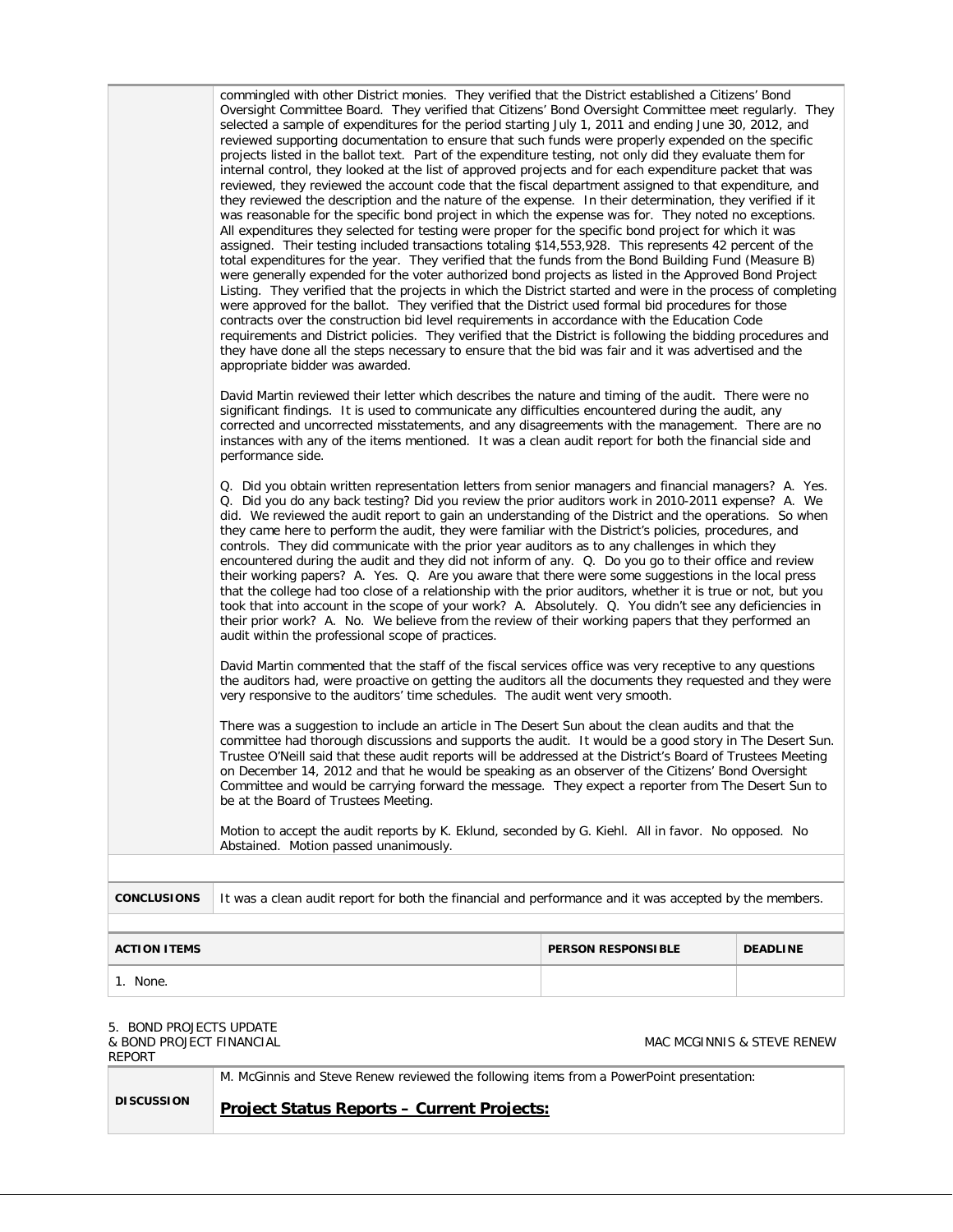# Math Science Technology Center (Formerly Classroom Building) – (Project in Construction)

Architect: Steinberg Architects Construction Manager: Bernards Project Square Footage: 40,200 sq. ft. Construction Start: Spring 2010 Targeted Completion: Fall 2012 Project Update:

- All door closers repaired/adjusted to accommodate 5lbs of pressure
	- UPS Room air condition upgrade complete and ready for testing
- Caulking complete on roof metal areas
- Lab equipment received, extinguishers, fire blankets spill kits, etc.
- New plants installed as part of maintenance of landscape

Gates being refabricated

Sustainable Features:

- Heating and cooling via central hydronics system
- Water-conserving landscape
- Environmental control systems via built-in architectural sun shading devices, and north-facing fenestration
- Energy generation via photovoltaic system
- Building automation controls to optimize mechanical system and energy usage
- Will be minimum Silver LEED certified

## Communication Building – (Project in Construction)

Architect: tBP Architecture Construction Manager: ProWest Project Square Footage: 39,800 sq. ft. Construction Start: Fall 2011 Estimated Project Completion: Spring 2013 Project Update:

- Stone veneer installation continues on exterior
- Glazing installation complete
- Cabinet installation ongoing
- Above-ceiling at second floor complete and signed off
- Permanent power initiated November 14<sup>th</sup>
- Bathroom tile complete; toilet partitions installed
- Project is under budget
- Occupy space during the summer
- Located across the Cravens Student Services Center
- Will consist of classrooms, faculty offices and adjunct faculty offices
- It's ahead of schedule
- It may be occupied in the summer

Sustainable Features:

- Will be minimum Silver LEED certified
- Building automation controls to optimize mechanical system
- Water conserving landscape
- Heating and cooling via central hydronics system
- **Photovoltaics**
- Shading strategies

#### Monterey Entrance (Project in Construction)

Architect: PMSM Architects Construction Manager: ProWest Project Square Footage: Exterior Site Work Estimated Construction Start: Summer 2012 Estimated Project Completion: Spring 2013 Project Update:

- Verified location of sculpture
- Concrete wall formed next to the Communication Building
- Flag pole survey verified that it's 8" out of plumb, contractor to reinstall between semesters ongoing
- Landscape being stalled on north side of entrance
- Amphitheater footings being dug
- Concrete benches being formed on east side
- Additional concrete fire lane being poured
- Fountain of Knowledge will be included with the Central Redevelopment Project
- Sustainable Features:
	- Public transportation
	- Drought Tolerant Landscaping
	- Efficient irrigation system utilizing reclaimed water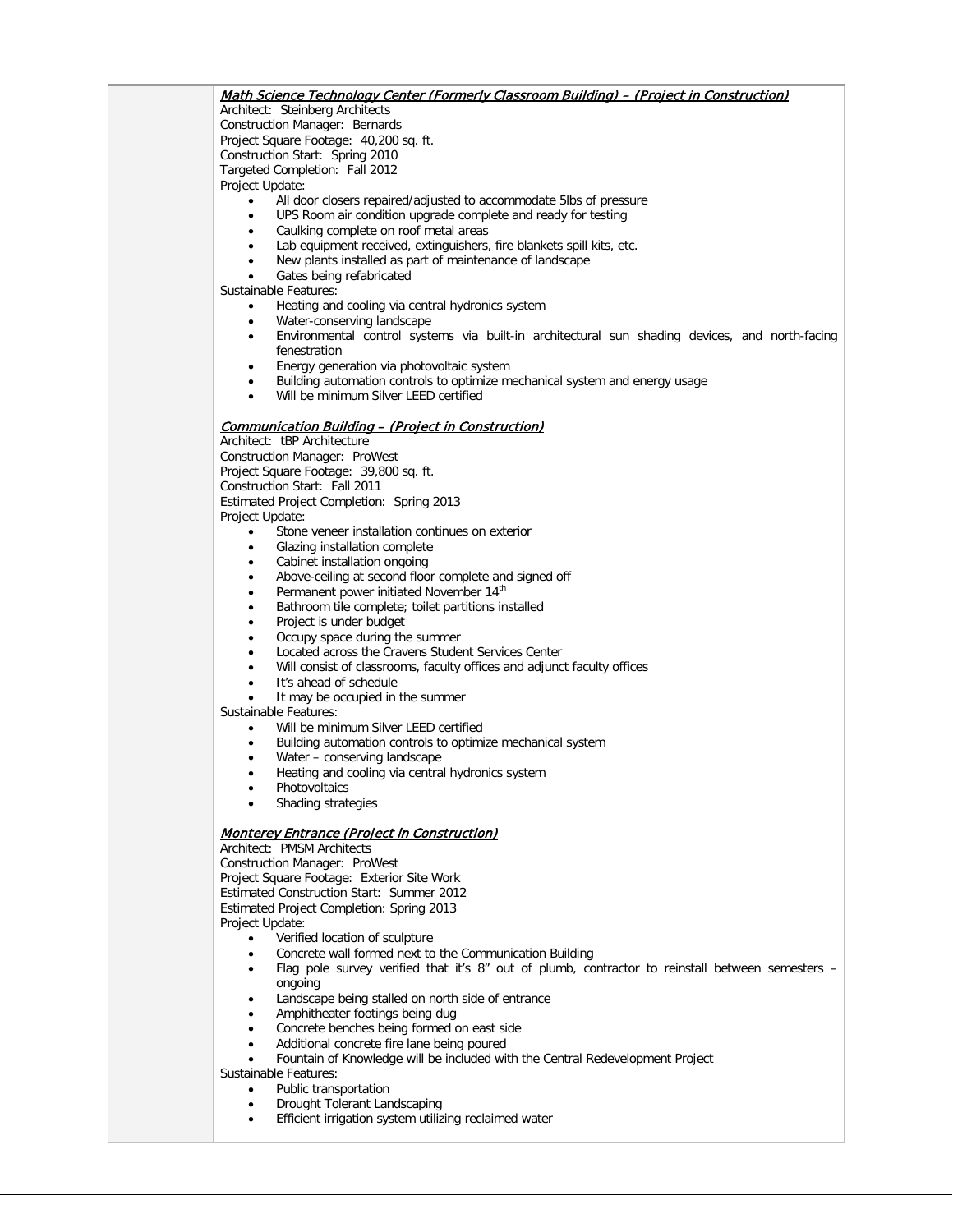## Indio Education Center (Project in Design)

Architect: gkkworks

Construction Manager: gkkworks Project Square Footage: 40,000 sq. ft. Estimated Construction Start: Fall 2012 Estimated Project Completion: Fall 2013 Project Update:

- Over-excavation & re-compaction of building pad and parking lot complete; building pad grade certified
- City of Indio removed water pipe from property
- Phase 2 is currently out to bid for remaining 13 bid packages
- Project meeting ongoing at site
- Under slab plumbing commenced
- Cross streets are Oasis Street and Requa Avenue

Sustainable Features:

- Will be minimum Silver LEED certified
- Architectural environmental control
- Public transportation

# West Valley Campus - Palm Springs (Project in Design)

Architect: HGA Architects Construction Manager: Sundt Construction Project Square Footage: 50,000 sq. ft. Estimated Construction Start: Spring 2013 Estimated Project Completion: Fall 2014 Project Update:

- Project is at DSA for review
- DSA is looking for a larger line due to two wells tying in together pending
- Riverside flood control is looking for an additional 30' easement pending
- Submitted drawings to DSA November 19
- DSA bin time less than 6 weeks; review time could be as early as 6 weeks
- Budget needs to be increased for Culinary Arts and hard cost
- The Desert Energy Enterprise Center (DEEC) will be located on this campus Sustainable Features:
	- Will be minimum Gold LEED certified
	- Public transportation
	- Solar Energy
	- Sustainable Site
	- 5 Zero Planning

# Applied Sciences (Formerly Career Technical Education) - (Project in Design)

Architect: HGA Architects

Construction Manager: Gilbane

Project Square Footage: 21,741 sq. ft.

Estimated Construction Start: Summer 2013

Estimated Project Completion: Summer 2014

# Project Update:

- ADA architect coordinating inclusion of the POT into the Applied Sciences project
- New signage standards applied to the project
- Revised HVAC Program revisions included in the project documents
- Final VE proposals scheduled for review by the District
- Construction documents scheduled for District review on 12-7-12
- Lath house and green house dimensions to be as originally sized
- DSA intake tentatively scheduled for 12-17-12
- Single story building
- It will have faculty offices, CAD lab, construction management program, HVAC labs
- Sustainable Features:
	- Will be minimum Silver LEED certified

# Child Development Center (Project in Design)

Architect: HMC Architects Construction Manager: None Project Square Footage: 10,314 sq. ft. Estimated Construction Start: Spring 2013 Estimated Project Completion: Summer 2014 Project Update:

- Revisions to drawings from DSA comments scheduled to be submitted second week of December
- Revised proposal received from FFE consultant and in review
- Will be adjacent to the existing child development center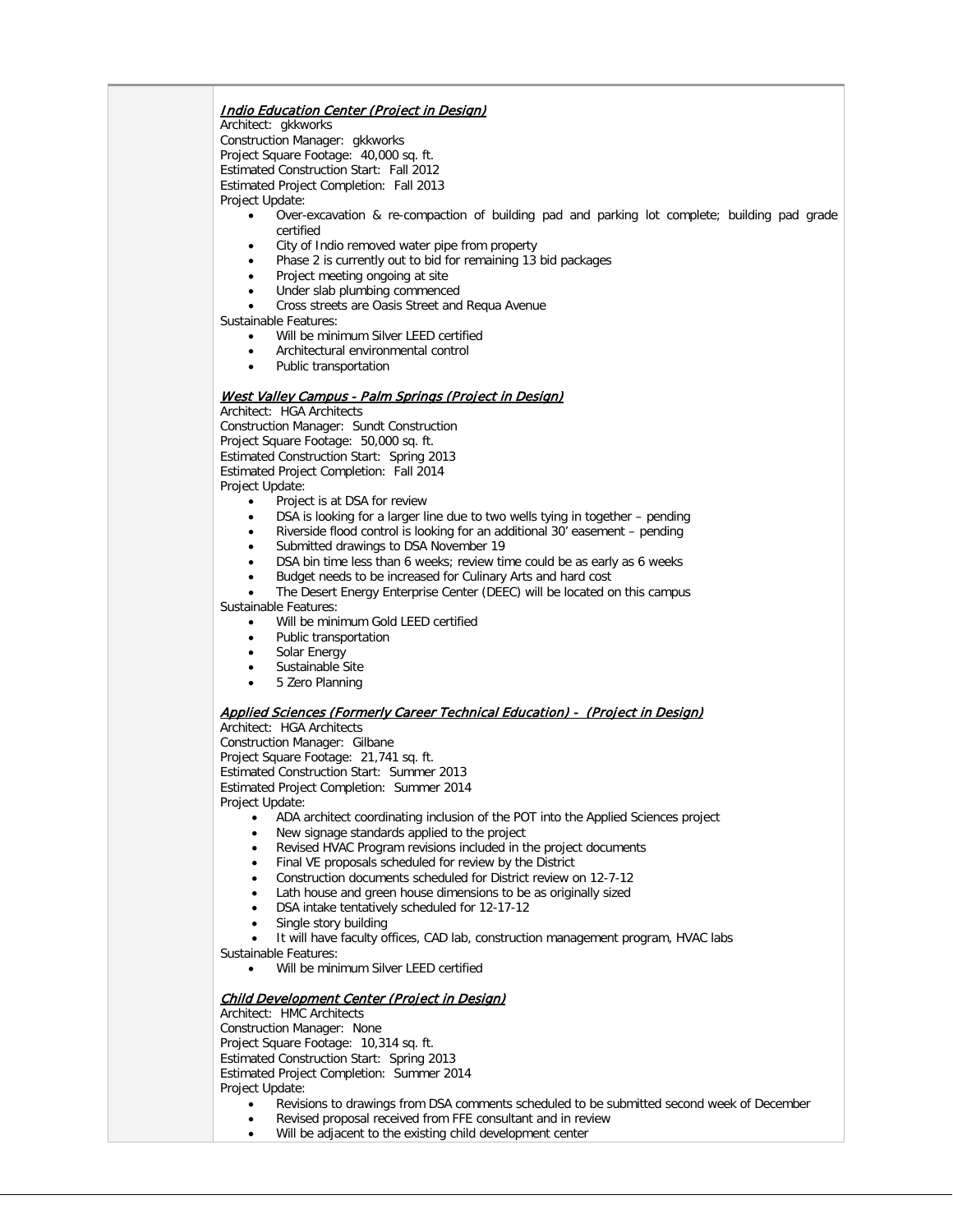- Will have a covered pathway to the existing child development center
- Will contain two observation classrooms, kitchen, faculty offices, outdoor playground space, and classrooms

Sustainable Features:

• Will be minimum Silver LEED certified

## **Athletic Facilities (Project in Design)**

Architect: LPA, Inc. Construction Manager: ProWest Project Square Footage: 26,840 sq. ft. Estimated Construction Start: Fall 2012 Estimated Project Completion: Summer 2014 Project Update:

- Salvage contractor continues; progress complicated by shut off conflicts existing utilities
- Demolition of old Bookstore continues. Fiscal Services/HR building demolition rescheduled for December 15 due to delay in relocation of HR to South Annex.
- Project site fencing schedule pending relocation of HR department
- Build a new gymnasium
- Maintaining the existing arcade
- Glass walls on the north side of the building
- The existing shower/locker building will house weight lifting area, coaches office, pilates spaces and workout spaces
- The existing gym will be demolished and six tennis courts will be installed
- Sustainable Features:

• Will be minimum LEED Silver certified

#### Central Campus Redevelopment (Project in Design)

Architect: LPA Architects Construction Manager: ProWest Project Square Footage: 66,526 sq. ft. Estimated Construction Start: Summer 2014 Estimated Project Completion: Spring 2016 Project Update:

- Project Management software input of project data reviewed
- Final Program Verification Meeting and sign-off held with users
- Schematic design underway
- Includes renovations to the existing Administration Building, Liberal Arts Building, HILB Building, Building C and the Courtyard, includes the Fountain of Knowledge.
- Sustainable Features:
	- Will be minimum LEED Silver certified

## Visual Arts (Project in Design)

Architect: Perkins & Will Construction Manager: Gilbane Project Square Footage: 13,710 sq. ft. Estimated Construction Start: Fall 2012 Estimated Project Completion: Fall 2013 Project Update:

- Project rebid advertised; job walk scheduled
- Received and reviewed addendum documents
- Received updated bid schedule for CM
- The darker structure will be a multi-purpose classroom
- The other structure will include labs and have space for a lobby. The lobby will be used as a dual function; hang artwork and have art, photography, life drawing, and ceramics functions.
- Sustainable Features:
	- Will be minimum LEED Silver certified

## Stagecraft (Project in Design)

Architect: PMSM Architects Construction Manager: None Project Square Footage: 3,346 sq. ft. Estimated Construction Start: Spring 2013 Estimated Project Completion: Fall 2013 Project Update:

- Architect completed documents/final coordination with Modular manufacturer
- Page turner review complete
- At DSA for review
- Will include a make-up classroom, costume development and some music practice rooms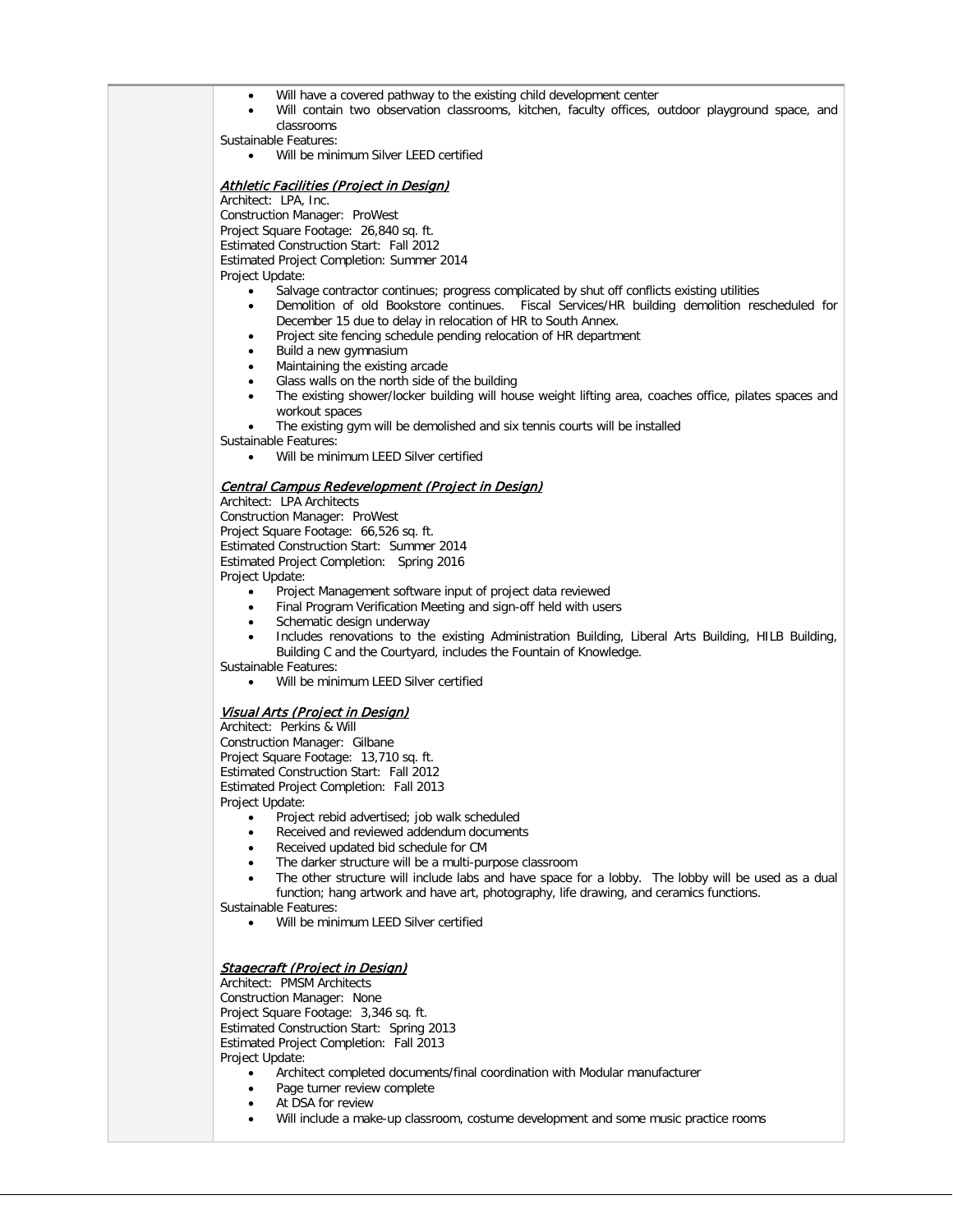#### Q&A:

Q. Does COD generally use local contractors? A. COD uses a variety of contractors; some are local and some are not. Going through the bidding process, COD has to go with the lowest qualified bidder. COD does have a number of local contractors working on projects right now and some that are not local. As a result of multiprime bidding for multi-prime projects, because you split the scope up into much smaller job pieces, local painters, framers, roofers, etc. can compete. Bigger project with a general contractor and smaller number of packages, COD tends to see people from Los Angeles area or the Inland Empire area. Each project is broken down into different scopes. So there might be a mechanical scope, electrical scope, painting scope, concrete scope, site concrete scope, glass scope, structural steel scope, roofing scope, etc. This gives smaller contractors more local contractors the ability to bid.

Q. Do we have to process our building plans through each City building department? A. COD has to go through the Division of State Architecture office. Q. Does each City issue building permits? A. It is included in the college's development agreement with each City. Because the college's masters are in Sacramento, we are absolved from local requirements. Q. What about local inspectors? A. We do need approval from the local fire marshal because they will be responding to the campus. They review the plans and make comments. The college has to abide by their comments.

#### **4 Week Look Ahead Schedule for 05/30/12 to 06/27/12**

This information was provided so that everyone could see what is going to happen over the next four weeks on the campus.

### **Financial Report**

Project Allocations Budget • Completed Projects: Bond + Other Budget: \$90,154,705 Bond + Other Expenses: \$90,154,405 • Current Projects – Ongoing: Bond + Other Budget: \$278,482,850 Bond + Other Expenses: \$117,888,510 Bond Only Balance: \$160,594,340 • Future Projects: Bond + Other Budget: \$32,150,000.00 **Contingency**  Bond + Other Budget: \$430,344.00 Bond Balance Only: \$6,425,587.00 Central Contracted Management Fees: Bond + Other Budget: \$20,949,879 Bond + Other Expenses: \$19,728,020 Bond Balance: \$1,221,859 • Total Summary of Projects Bond + Other Budget: \$426,821,8177 • Total Summary of Projects Bond + Other Expenditures: \$227,771,235 • Total Summary of Projects Bond + Other Balance: \$199,050,582 • Funding Sources: Bond Series "A" - \$65,000,000 Bond Series "B" - \$57,850,000 Bond Series "C" - \$223,648,444 State - \$3,144,000 RDA - \$38,121,267 Interest - \$30,000,000 Refunding - \$7,500,000 Foundation - \$400,000 Rebates - \$1,158,106 TOTAL Funding Sources: \$426,821,817 • Deferred Projects Committed Project Budget: 47,013,440 The bonds that have been issued, interest has to be paid on them and that comes from the tax bill and that money is held by the Riverside County of Education (RCOE). It is a bond interest fund on the District's books but held by RCOE. The money goes directly to RCOE. When there are required principle payments due, the District sends RCOE a notice to pay this bond and how much to pay. There are only one or two bond holders. One or two conglomerates bought all of the bonds. When we go to the market

to price out the bonds, they put them out to who will buy the most and who will pay the best but there are generally one or two people there in the bidding process. We did one refunding on series A which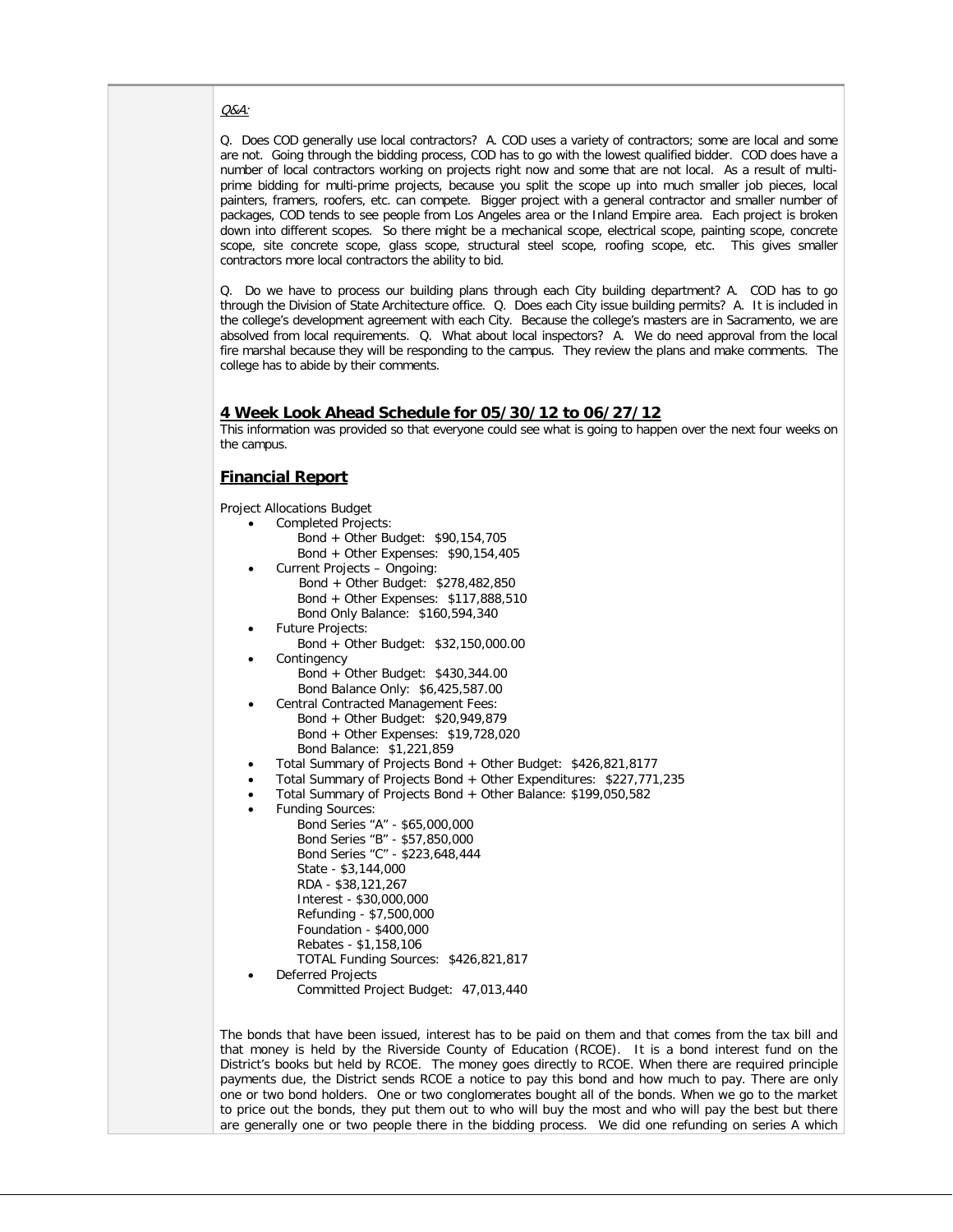|                                                                                                                                                                                                                                                                                                                                                                                                                                                                                                                                                                        | netted the College about seven and a half million. That was when you could do a refunding and the<br>money came back to the District. Now if you did a refunding, it would go back to RCOE.<br><b>Upcoming Events:</b> No events currently scheduled. |                           |                 |  |
|------------------------------------------------------------------------------------------------------------------------------------------------------------------------------------------------------------------------------------------------------------------------------------------------------------------------------------------------------------------------------------------------------------------------------------------------------------------------------------------------------------------------------------------------------------------------|-------------------------------------------------------------------------------------------------------------------------------------------------------------------------------------------------------------------------------------------------------|---------------------------|-----------------|--|
|                                                                                                                                                                                                                                                                                                                                                                                                                                                                                                                                                                        |                                                                                                                                                                                                                                                       |                           |                 |  |
| L. Cohen posed the following question to M. McGinnis; "Are you aware of any Bond funds that have been spent<br>or committed for any project or purpose not covered or included in the language of the bond issue approved by<br>the voters?" M. McGinnis responded: "No."<br><b>CONCLUSIONS</b><br>L. Cohen posed the following question to S. Renew; "Are you aware of any Bond funds that have been<br>spent or committed for any project or purpose not covered or included in the language of the bond issue<br>approved by the voters?" S. Renew responded: "No." |                                                                                                                                                                                                                                                       |                           |                 |  |
| <b>ACTION ITEMS</b>                                                                                                                                                                                                                                                                                                                                                                                                                                                                                                                                                    |                                                                                                                                                                                                                                                       | <b>PERSON RESPONSIBLE</b> | <b>DEADLINE</b> |  |
| 1. None                                                                                                                                                                                                                                                                                                                                                                                                                                                                                                                                                                |                                                                                                                                                                                                                                                       |                           |                 |  |
|                                                                                                                                                                                                                                                                                                                                                                                                                                                                                                                                                                        |                                                                                                                                                                                                                                                       |                           |                 |  |

6. DRAFT 2011-2012 6. DRAFT 2011-2012<br>ANNUAL REPORT

| <b>DISCUSSION</b>                                                   | A couple of changes to the annual report:<br>Page 6 – remove "Subsequent to the period covered by this report," from the first paragraph<br>Page 6 – remove "Lund & Guttry, LLP, a local valley firm," and replace it with Vavrinek, Trine,<br>Day & Co., LLP from the third section – Independent Financial and Performance Audits – first<br>paragraph<br>Page 8 – Include the year "2011-2012" above the words "Desert Community College District<br>Board of Trustees"<br>Page 8 - Include approved future meeting dates and times<br>Motion to accept the annual report as amended by K. Eklund, seconded by C. Escobedo. All in favor, No<br>opposed, No Abstain. Motion passed unanimously. |  |  |  |
|---------------------------------------------------------------------|----------------------------------------------------------------------------------------------------------------------------------------------------------------------------------------------------------------------------------------------------------------------------------------------------------------------------------------------------------------------------------------------------------------------------------------------------------------------------------------------------------------------------------------------------------------------------------------------------------------------------------------------------------------------------------------------------|--|--|--|
|                                                                     |                                                                                                                                                                                                                                                                                                                                                                                                                                                                                                                                                                                                                                                                                                    |  |  |  |
| <b>CONCLUSIONS</b>                                                  | 2011-2012 Annual Report accepted as amended. This report will be sent out electronically throughout<br>the different agencies throughout the valley.                                                                                                                                                                                                                                                                                                                                                                                                                                                                                                                                               |  |  |  |
|                                                                     |                                                                                                                                                                                                                                                                                                                                                                                                                                                                                                                                                                                                                                                                                                    |  |  |  |
| <b>ACTION ITEMS</b><br><b>PERSON RESPONSIBLE</b><br><b>DEADLINE</b> |                                                                                                                                                                                                                                                                                                                                                                                                                                                                                                                                                                                                                                                                                                    |  |  |  |
| 1.                                                                  |                                                                                                                                                                                                                                                                                                                                                                                                                                                                                                                                                                                                                                                                                                    |  |  |  |
|                                                                     |                                                                                                                                                                                                                                                                                                                                                                                                                                                                                                                                                                                                                                                                                                    |  |  |  |

## 7. COMMENTS EDWIN DEAS

|                   | L. Cohen mentioned the articles in The Desert Sun and the California Watch regarding the issue of the<br>inflated enrollment. L. Cohen asked E. Deas to comment on this issue today. L. Cohen wanted to<br>understand that this issue had no spill over affect and there were no common deficiencies and problems<br>that affected the Citizens' Bond Oversight responsibilities on this committee. The California Watch article<br>stated the president and unnamed senior managers of the College knew the enrollment data was false<br>and Lund and Guttry didn't catch the improprieties. They had conflicts of interest and had too close of a<br>relationship with COD. L. Cohen said that E. Deas assured L. Cohen that this issue did not carry over to                                                                                                                                                                        |
|-------------------|----------------------------------------------------------------------------------------------------------------------------------------------------------------------------------------------------------------------------------------------------------------------------------------------------------------------------------------------------------------------------------------------------------------------------------------------------------------------------------------------------------------------------------------------------------------------------------------------------------------------------------------------------------------------------------------------------------------------------------------------------------------------------------------------------------------------------------------------------------------------------------------------------------------------------------------|
|                   | the Citizens' Bond Oversight matters.                                                                                                                                                                                                                                                                                                                                                                                                                                                                                                                                                                                                                                                                                                                                                                                                                                                                                                  |
| <b>DISCUSSION</b> | E. Deas first wanted to mention that administration has almost completed a very comprehensive review of<br>our bond budgets. This is the second time this has been done. The first one was done in 2010 and now<br>COD is doing it again. They are looking at budgets for completed projects, budgets for projects in<br>progress and some of the future projects. This is to make sure that the projects are appropriately<br>budgeted. Many of these budgets were established in 2004, 2005 and 2006. COD will be bringing a<br>comprehensive proposal to the Board of Trustees in January that will involve moving some budgets<br>around and bringing in some alternate funding to augment the bond funding. Should this get approved<br>by the Board of Trustees, this item will come back to this committee in March.<br>Since this committee last met, COD has been entertaining an IRS audit on the bond program, specifically |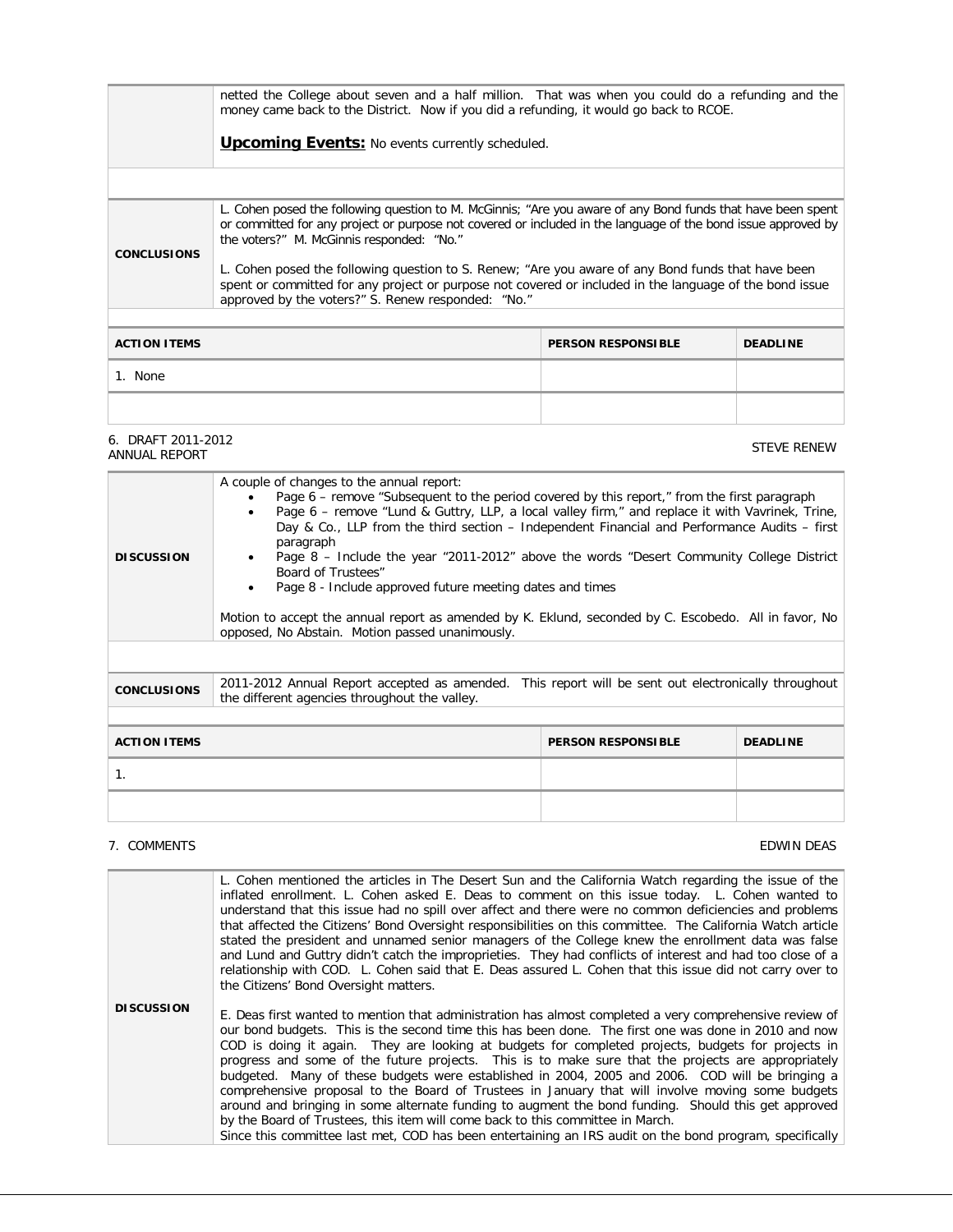|                    | Series C. This is routine. COD had been selected from all of the bond programs taking place in the State<br>of California. COD will report the results of the IRS audit at the next meeting in March.                                                                                                                                                                                                                                                                                                                                                                                                                                                                                                                                                                                                                                                                                                                                                                                                                                                                                                                                                                                                                                                                                                                                                                                                                                                                                                                                                                                                                                                                                                                                                                                                                   |
|--------------------|-------------------------------------------------------------------------------------------------------------------------------------------------------------------------------------------------------------------------------------------------------------------------------------------------------------------------------------------------------------------------------------------------------------------------------------------------------------------------------------------------------------------------------------------------------------------------------------------------------------------------------------------------------------------------------------------------------------------------------------------------------------------------------------------------------------------------------------------------------------------------------------------------------------------------------------------------------------------------------------------------------------------------------------------------------------------------------------------------------------------------------------------------------------------------------------------------------------------------------------------------------------------------------------------------------------------------------------------------------------------------------------------------------------------------------------------------------------------------------------------------------------------------------------------------------------------------------------------------------------------------------------------------------------------------------------------------------------------------------------------------------------------------------------------------------------------------|
|                    | E. Deas went on to talk about the issue of the inflated enrollment. This is a very difficult time for the<br>college. The report that was initially put together for the Chancellor's Office by an organization called<br>FCMAT is very damaging and very accusatory and is one-sided. The media has taken some of the<br>tentative statements made in the FCMAT report and reported them as facts. FCMAT is an organization<br>that is funded by the State to rescue districts that are fiscally insolvent. They can take over running the<br>district, give advice on how to improve their solvency, and to do special audits. This issue is solely<br>related to the counting of students. The counting of students translates into revenue, which is called<br>apportionment. There are two parts to it. If one miscounts the students, one may be paid an<br>inappropriate amount of apportionment and this is what this issue is about. COD overstated their FTES<br>(full-time equivalent students) through an adopted wrong methodology. COD received more<br>apportionment funding than COD was entitled to. There is no dispute by COD about that. There are two<br>problems: One is the magnitude of the penalty. They are strategizing on how to find a way to try to<br>negotiate the worst case into something else. The second issue is the statement in the original report<br>that because the over-counting was known about it for a number of years that there may be fraud. The<br>District Attorney has been invited to look at the case should he wish. We don't know if that is going to<br>occur or not. How does all that connect to the work that is done in this committee? The answer is that it<br>doesn't really connect in any way other than the fact that it is College of the Desert. |
|                    |                                                                                                                                                                                                                                                                                                                                                                                                                                                                                                                                                                                                                                                                                                                                                                                                                                                                                                                                                                                                                                                                                                                                                                                                                                                                                                                                                                                                                                                                                                                                                                                                                                                                                                                                                                                                                         |
| <b>CONCLUSIONS</b> | The bond program, the management of the bond program, the administration of revenues and<br>expenditures, and audits for the bond program are separate from the audit and all of the management                                                                                                                                                                                                                                                                                                                                                                                                                                                                                                                                                                                                                                                                                                                                                                                                                                                                                                                                                                                                                                                                                                                                                                                                                                                                                                                                                                                                                                                                                                                                                                                                                         |

and administration of student records and student numbers. These are very separate issues.

| <b>ACTION ITEMS</b>                                                    | <b>PERSON RESPONSIBLE</b> | <b>DEADLINE</b> |
|------------------------------------------------------------------------|---------------------------|-----------------|
| Add Revised Bond Budget and IRS Audit to the March 12, 2013<br>agenda. | Linda Costagliola         | 3/12/13         |
|                                                                        |                           |                 |

# 8. SCHEDULE FUTURE<br>MEETINGS

| There were no issues with the proposed future meeting dates of March 12, 2013, June 11, 2013 and<br>September 10, 2013. There was a suggestion to start the meeting either at 1:30 p.m., 2:30 p.m. or at<br><b>DISCUSSION</b><br>3:30 p.m. Everyone agreed with the start time of 3:30 p.m. |                                                                                           |                           |                 |  |  |
|---------------------------------------------------------------------------------------------------------------------------------------------------------------------------------------------------------------------------------------------------------------------------------------------|-------------------------------------------------------------------------------------------|---------------------------|-----------------|--|--|
|                                                                                                                                                                                                                                                                                             |                                                                                           |                           |                 |  |  |
| <b>CONCLUSIONS</b>                                                                                                                                                                                                                                                                          | Proposed future meeting dates were approved and the start time of 3:30 p.m. was approved. |                           |                 |  |  |
|                                                                                                                                                                                                                                                                                             |                                                                                           |                           |                 |  |  |
| <b>ACTION ITEMS</b>                                                                                                                                                                                                                                                                         |                                                                                           | <b>PERSON RESPONSIBLE</b> | <b>DEADLINE</b> |  |  |
| 1. None.                                                                                                                                                                                                                                                                                    |                                                                                           |                           |                 |  |  |
|                                                                                                                                                                                                                                                                                             |                                                                                           |                           |                 |  |  |

# 9. FUTURE AGENDA ITEMS COMENAGERS AND THE SERIES OF STATES AND THE SERIES OF LARRY COMENAGERS AND LARRY COMEN

| <b>DISCUSSION</b>                                | Workshop on Roles & Responsibilities of the Citizens' Bond Oversight Committee, by bond<br>$\bullet$<br>attorney David Casnocha<br><b>Revised Bond Budget</b><br>$\bullet$<br><b>IRS Audit</b><br>$\bullet$ |                           |                 |  |
|--------------------------------------------------|-------------------------------------------------------------------------------------------------------------------------------------------------------------------------------------------------------------|---------------------------|-----------------|--|
| <b>CONCLUSIONS</b>                               |                                                                                                                                                                                                             |                           |                 |  |
| <b>ACTION ITEMS</b>                              |                                                                                                                                                                                                             | <b>PERSON RESPONSIBLE</b> | <b>DEADLINE</b> |  |
| Add agenda items to March 12, 2013 agenda.<br>1. |                                                                                                                                                                                                             | Linda Costagliola         | 3/12/13         |  |